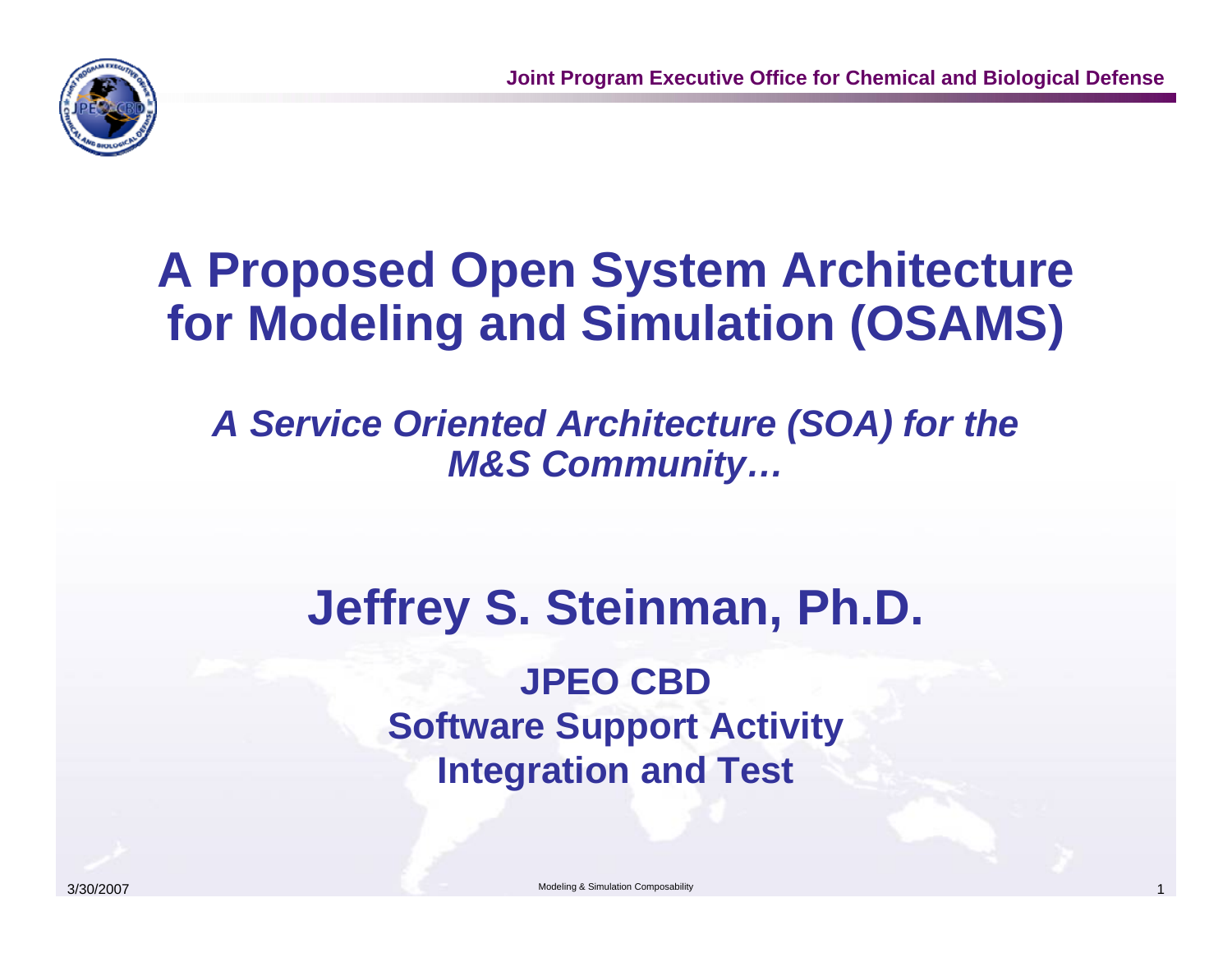

#### **Motivation…**

• **How would our lives improve if the cost of M&S was reduced by** *an order of magnitude?*

– **How about** *two orders of magnitude?*

- **M&S provides a cost effective way (and sometimes the only way) to support many challenging applications**
	- **However, we believe that the true potential cost savings for M&S has not been realized!**
- **If we are going to reach these potential cost savings, we cannot continue doing things the same way**
	- **Current M&S interoperability standards are not adequate**
	- **Revolutionary, not evolutionary change is needed**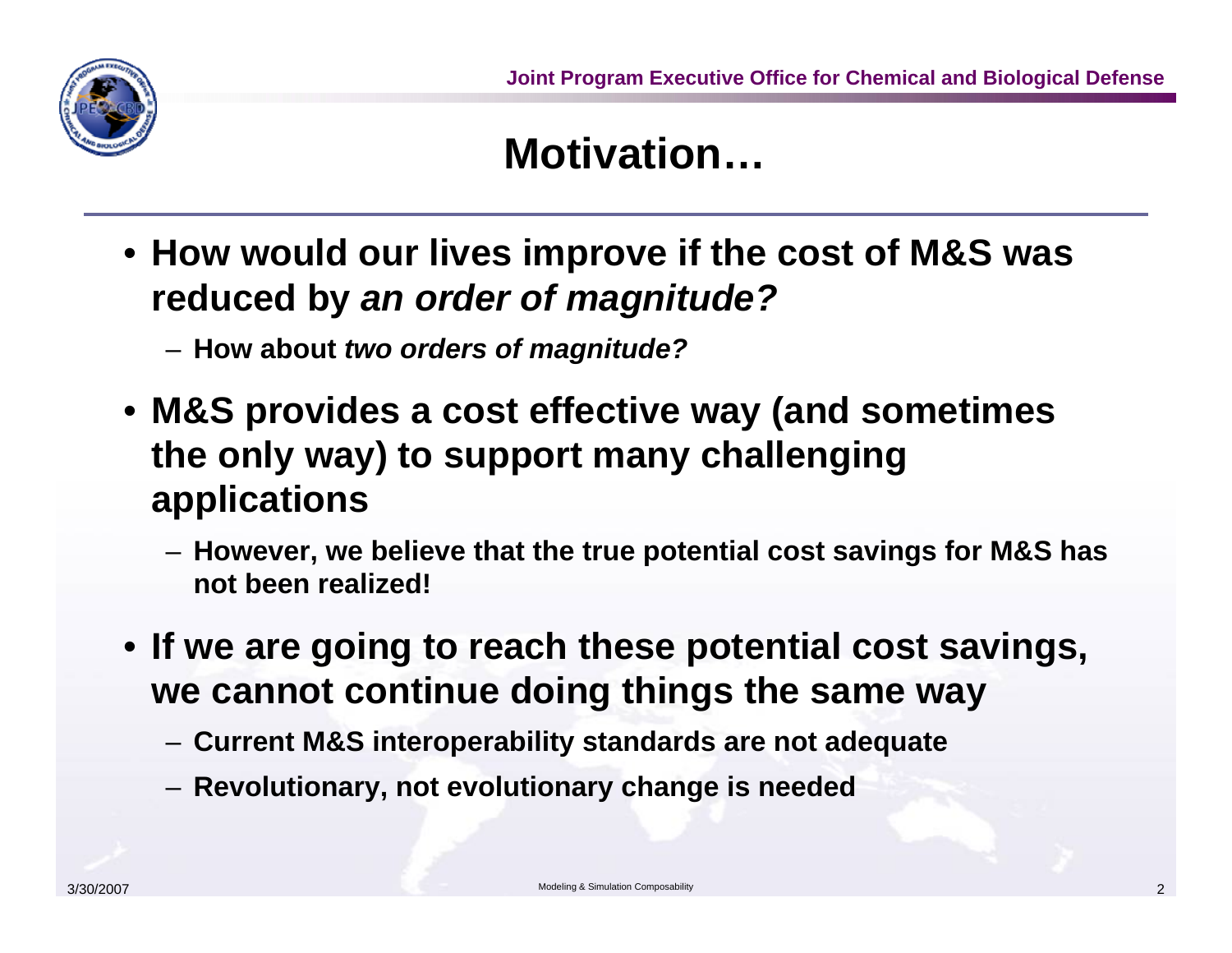

#### **Interoperability Standards**

- **Current interoperability standards allow simulations to interoperate**
	- **However, there are no standards for how to build models!**

**We should be building models, not simulations!**

- **OSAMS provides standards that specify how to build highly interoperable models**
	- **OSAMS-compliant simulation engine required to host models**
	- **OSAMS-compliant models must not deviate from the API**
	- **OSAMS is part of a bigger** *Standard Simulation Architecture* **(SSA) that has been carefully constructed to support interoperability with other standards such as HLA, DIS, TENA, and web-enabled SOAs**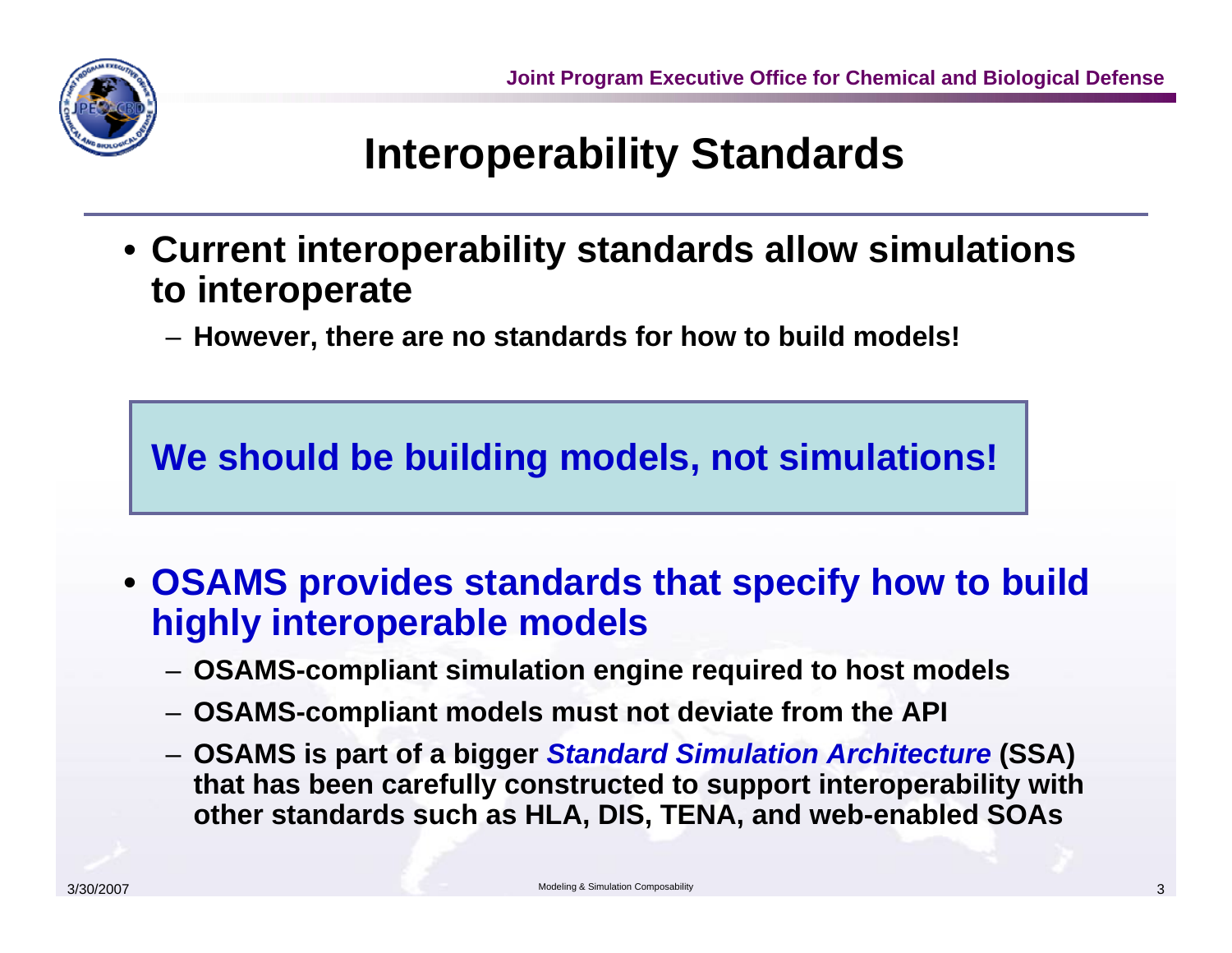

#### **Some Basics… What is M&S**

#### **Model**

**A physical, mathematical, or otherwise logical representation of a system, entity, phenomenon, or process.** 

**DIS Glossary of M&S Terms, DoD Directive 5000.59, DoD Publication 5000.59-P and MSETT NAWC-TSD Glossary**

#### **Simulation**

**A method for implementing a model over time. DoD Directive 5000.59 and DoD Publication 5000.59-P**

# **Modeling & Simulation (M&S)**

**The use of models, including emulators, prototypes, simulators, and stimulators, either statically or over time, to develop data as a basis for making managerial or**  technical decisions. The terms "modeling" and "simulation" are often used **interchangeably. MSETT NAWC-TSD Glossary**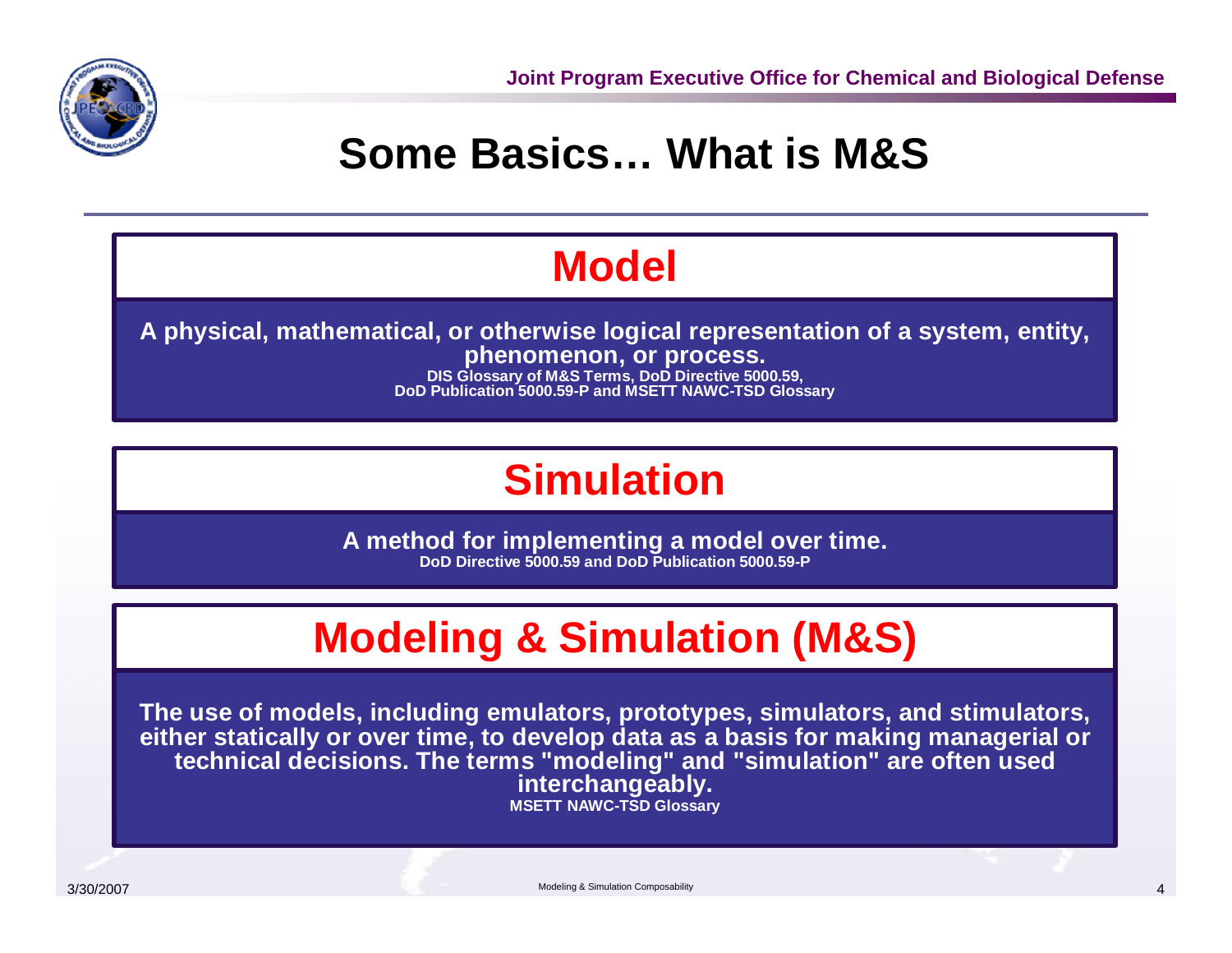

#### **From a Software Developer Perspective**

- **Terminology: Simulations**
	- **Simulations are programs that are composed of models**
	- **Simulations generally require a simulation engine to provide core event-scheduling and event-processing services that allow models to advance in time**

#### • **Terminology: Models**

- **Models are software representations of systems**
- **Models can be self contained and therefore be reusable if…**
	- **Independent of the simulation engine (does not coordinate the passage of time)**
	- **Independent of other models (does not directly invoke methods on other models)**
	- **No reliance on shared global variables (encapsulation)**
- **But… More likely, models are tightly coupled to the simulation engine, other models, utility services, and global variables (in other words, models are generally not reusable)**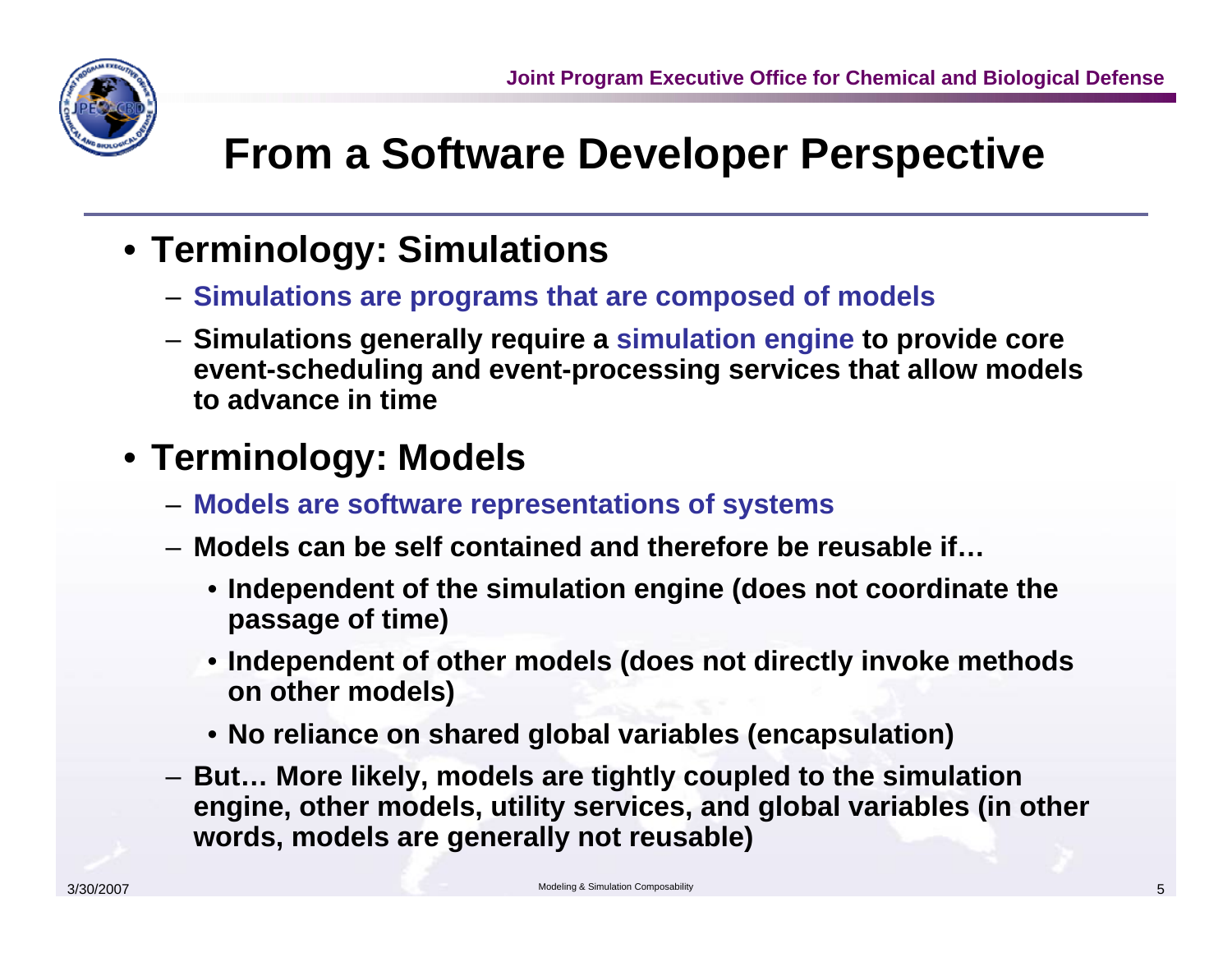

### **Current Interoperability Strategy Simulation-to-Simulation Interoperability**



#### Run Time Infrastructure

- • **Integrating entire simulations when only select models from each federate are required…**
	- **High integration costs**
	- **Expensive and clumsy to operate**
	- **Unavoidable performance and fidelity tradeoffs**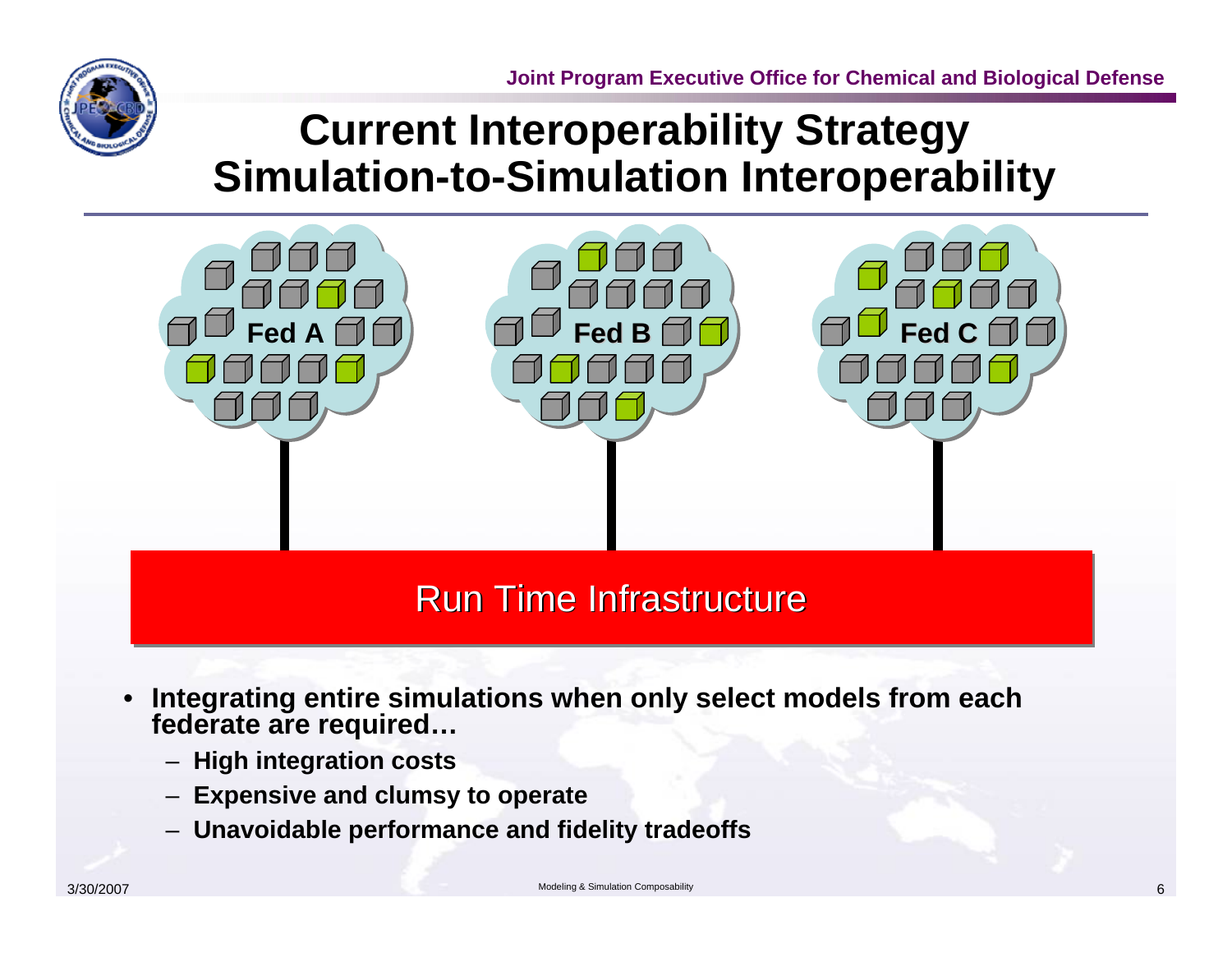**Joint Program Executive Office for Chemical and Biological Defense**



#### **The Proposed OSAMS Strategy Model-to-Model Interoperability**



Composable Simulation Execution using OSAMS

- $\bullet$  **A better approach is to create model repositories/libraries that can be linked together to form a composable simulation…**
	- **Low integration costs**
	- **Easy to operate**
	- **High performance and fidelity**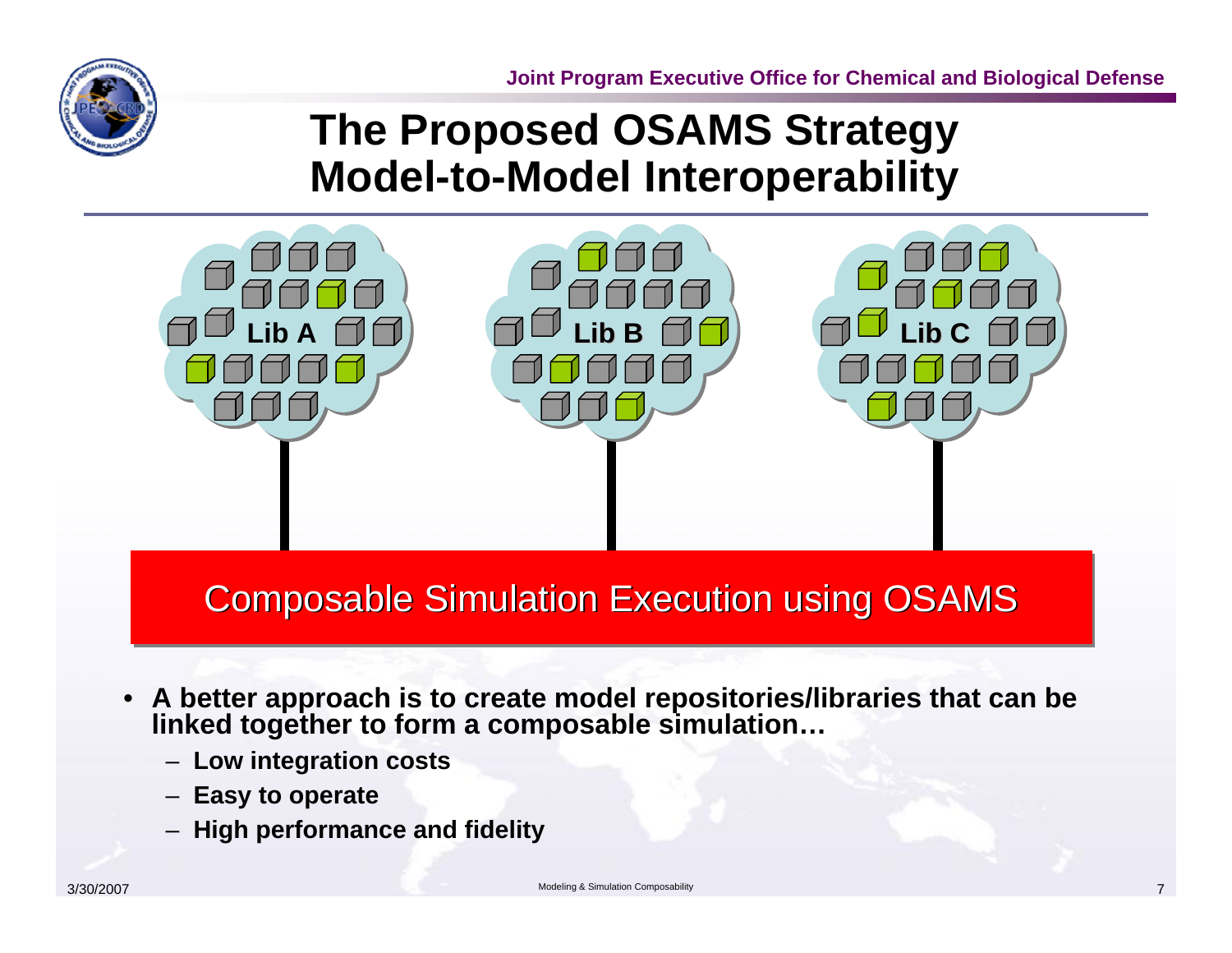

### **Modern Applications of Plug-In Composability**

- **Many modern applications support plug in strategies to support interoperability between components developed by different vendors**
	- **Web services (SOA)**
	- **Graphics art**
	- **Office productivity tools**
	- **Video games**
	- **Entertainment systems**
	- **Wireless networks**
	- **Music software**
	- **CBD sensors in NCES environment**
- **So why not provide a plug-in SOA approach to provide model interoperability?**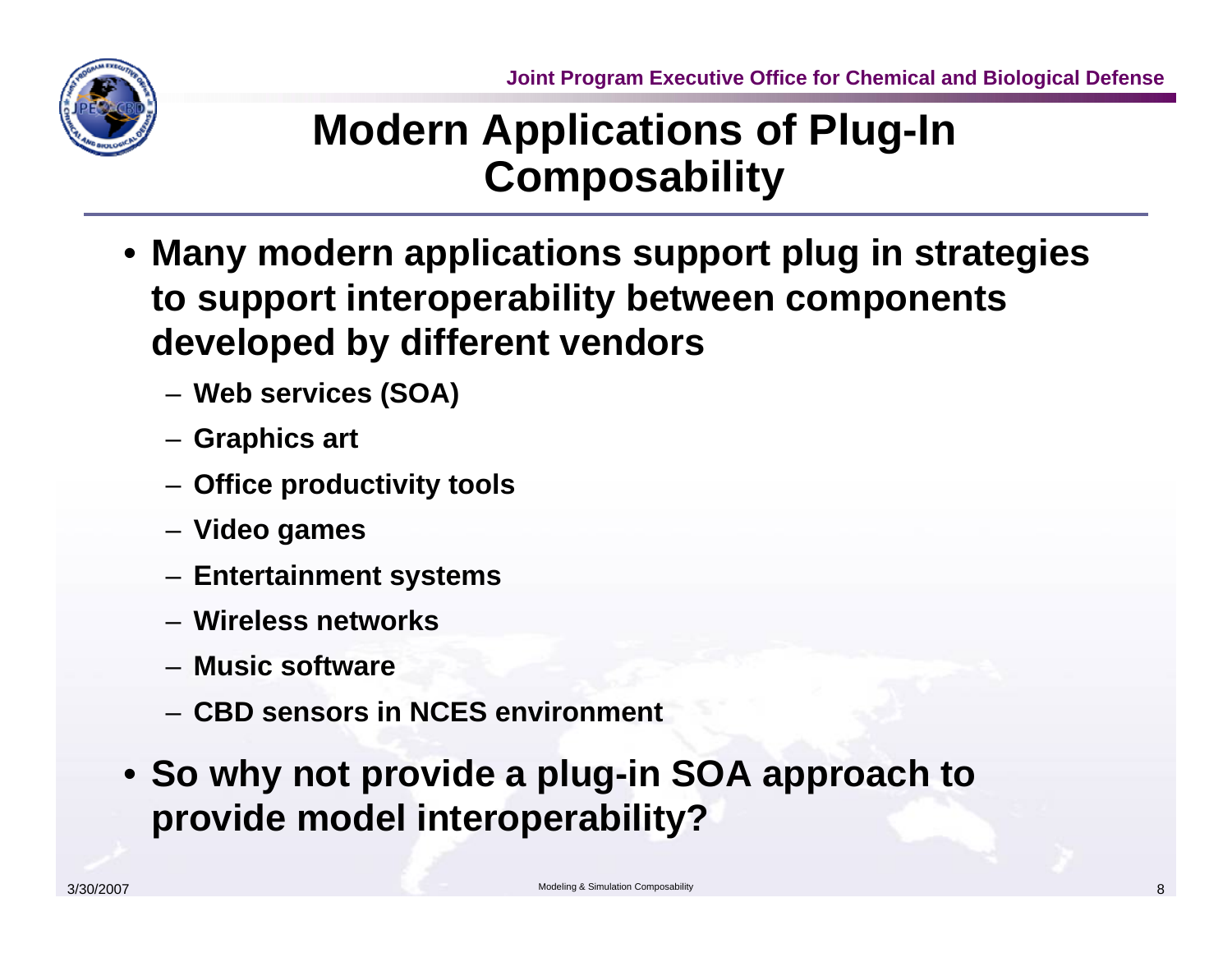

## **Plug and Play for M&S**

- **Model interoperability is much more difficult than traditional plug in systems because different categories of models require different interfaces (and there are a lot of them…)**
	- **Requires standardizing common types of interfaces such as sensor detection and track data, communications, command and control, various representations of complex motion, human intelligence, rules of engagement, etc.**
	- **Requires a plug-in strategy that decouples highly interacting model components**
	- **Also requires composability tool that verifies associations with other models when they are plugged in**
- **Polymorphic and publish/subscribe data exchanging techniques provide decoupling between software modules while still promoting full model interoperability**
- **Potential timing issues between models in their interplay affects where models should reside in network environments**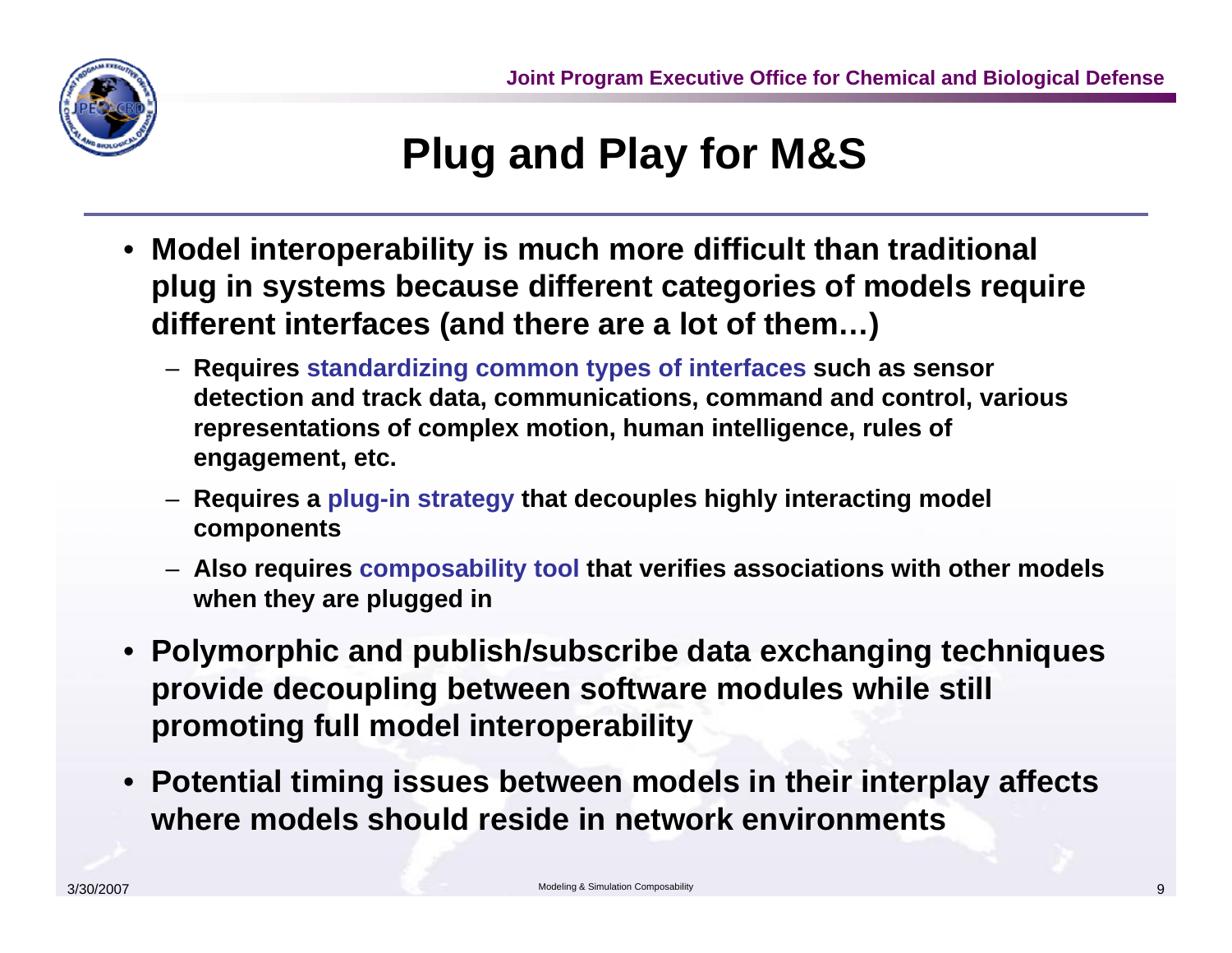

#### **Simulation Engines**

- **What simulation engines provide**
	- **Simulation engines provide the core event-processing infrastructure and language semantics required to enable the development and execution of complex models. Simulation engines allow applications to coordinate their processing activities in simulated time, which can be synchronized to the wall clock for real-time systems, or unconstrained for as-fast-as-possible synthesis and data analysis runs.**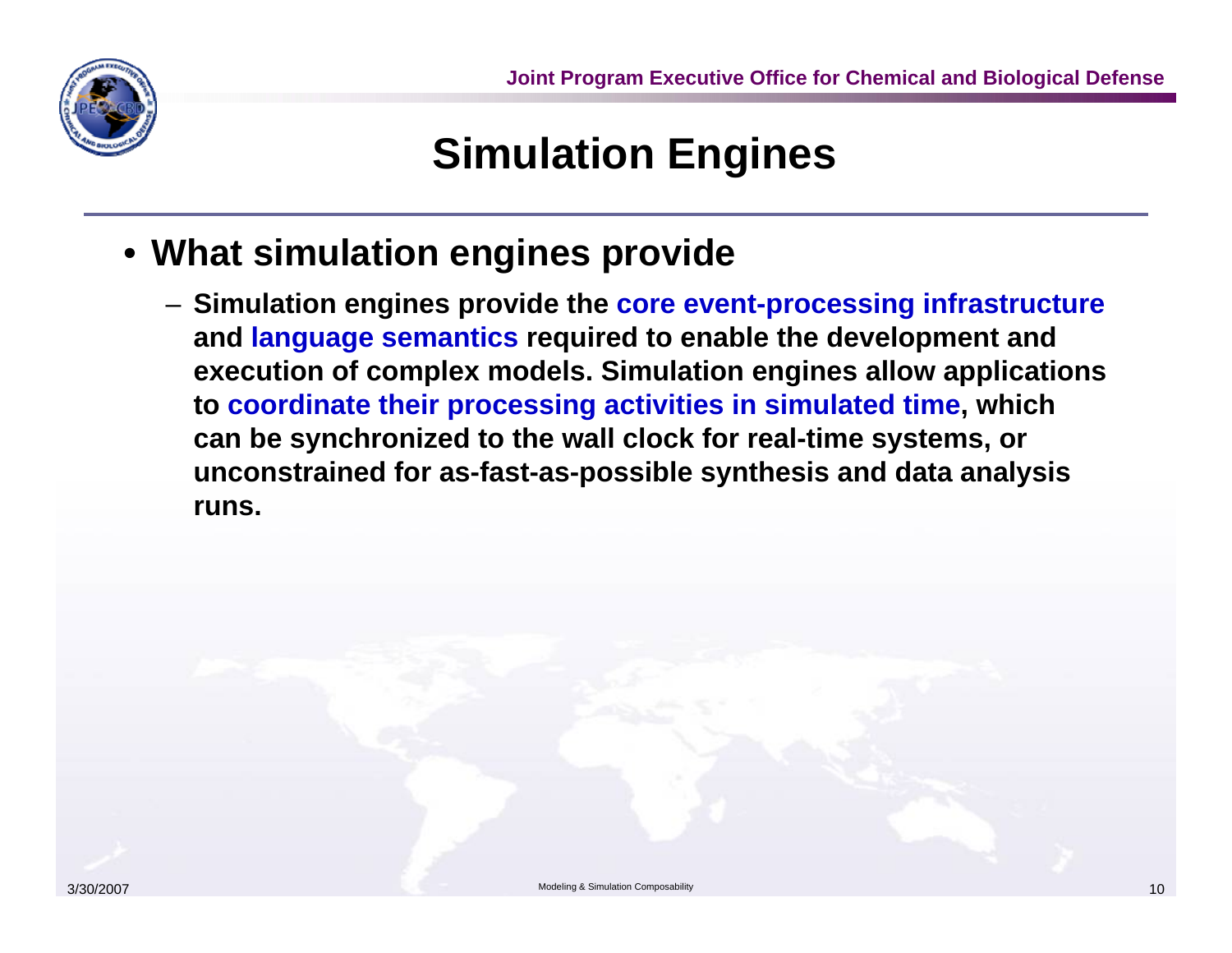

#### **Simulation Engine & Models**

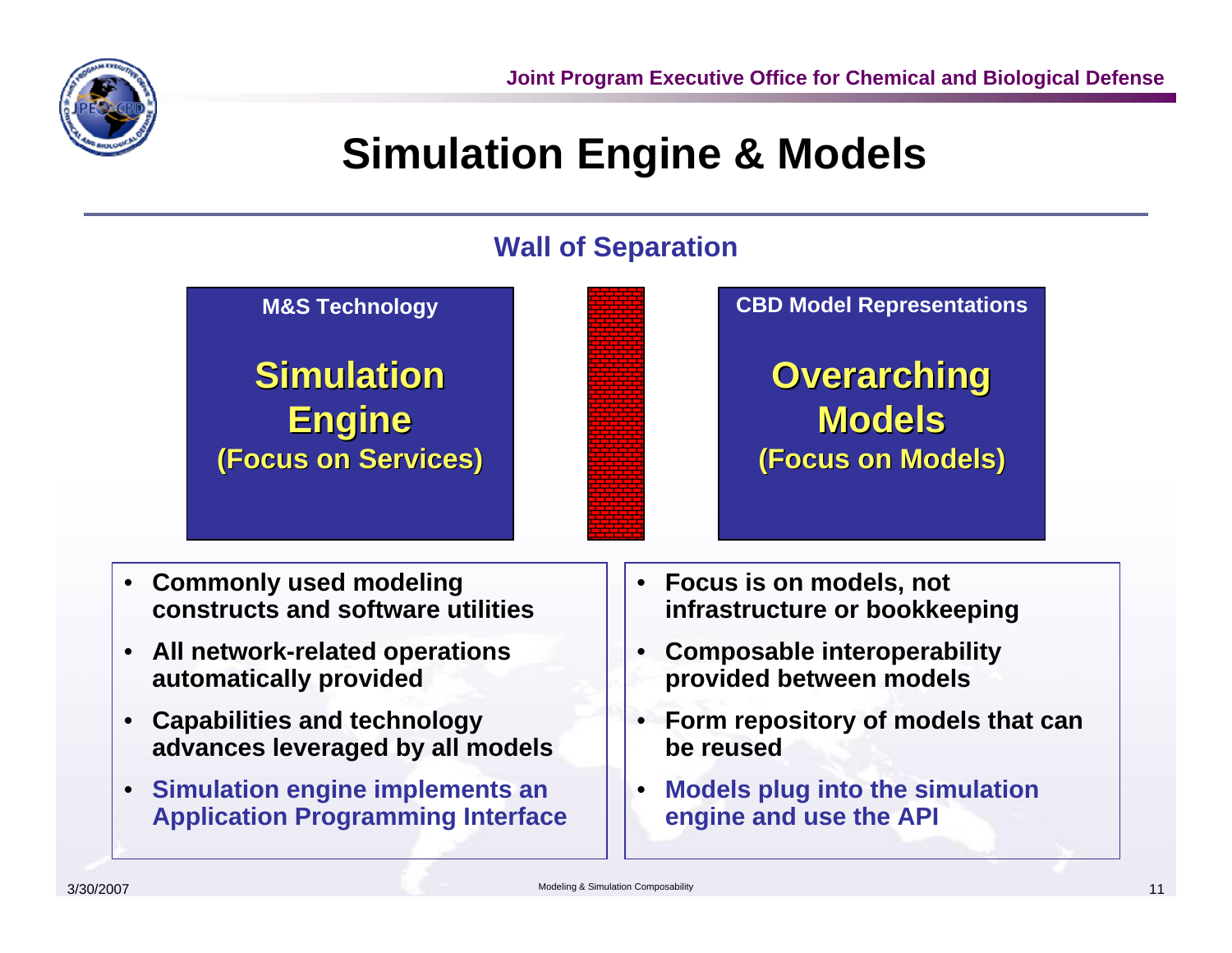

#### **Hardware Composability**

- **Hierarchically Composing a Federation onto Hardware**
	- Federations are composed of networked federates
		- *Milliseconds*
	- Federates are composed of one or more machines
		- *Less than a millisecond on local area networks*
	- Machines are composed of processing nodes
		- *Microseconds if using shared memory*
	- Nodes are composed of threads
		- *Nanoseconds for context switching between threads*
	- Threads are composed of functions
		- *Much less than a nanosecond for function or method calls*
- $\bullet$ **Performance spans more than six orders of magnitude**
- $\bullet$ **Must apply reasonable hardware composition strategy**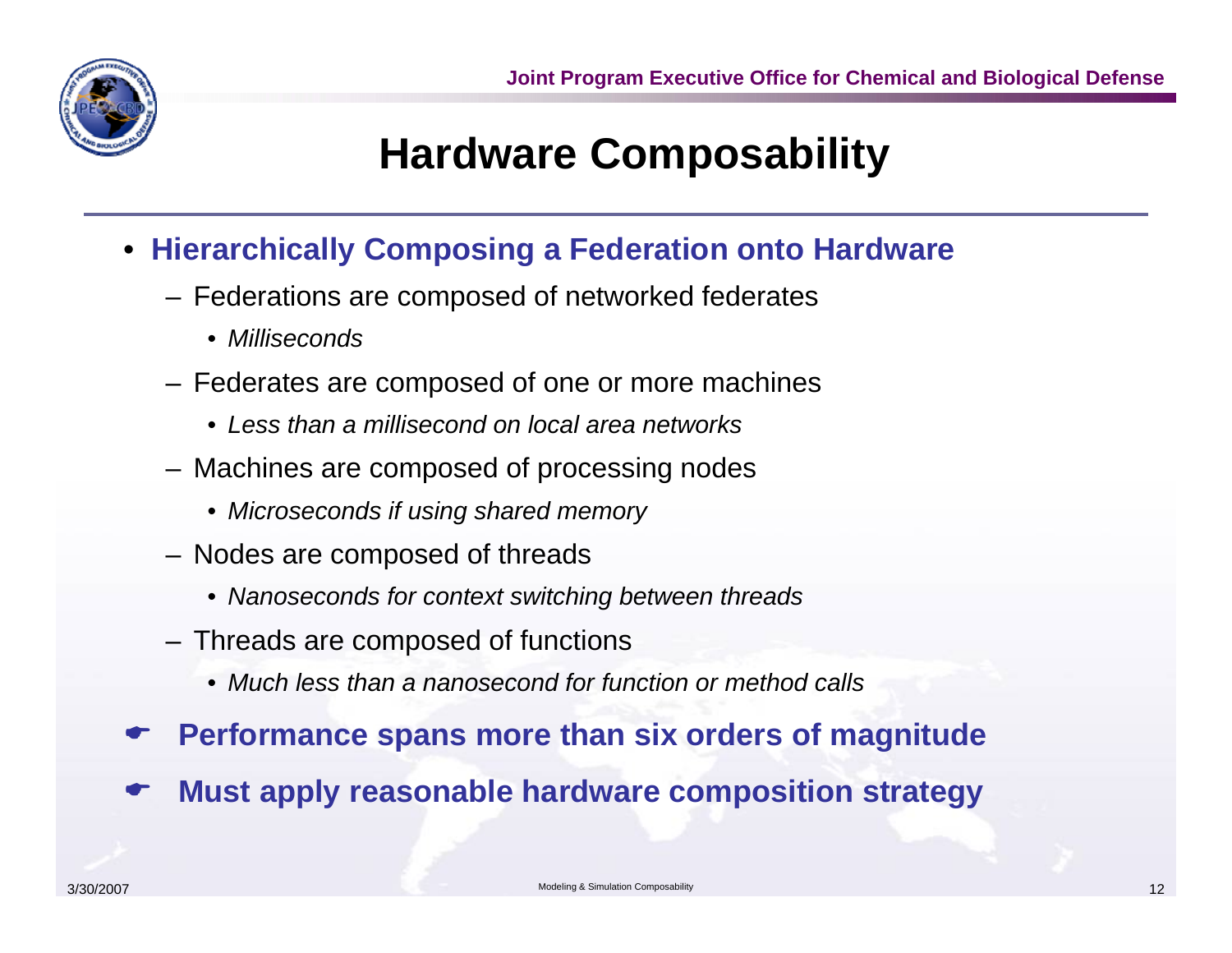

## **Model Composability**

- **Hierarchically Composing a Federation from Models**
	- Federations are composed of federates
		- *Communication through RTI*
	- Federates are composed of entities
		- *Entities may reside on different processors*
	- Entities are composed of components and Federation Objects
		- *Components within an entity are on same processor*
	- Components are composed of subcomponents and Federation Objects
		- *Hierarchical composition is recursive*

#### **OSAMS provides the required APIs that support…**

- $\bullet$ **Flexible hierarchical model component construction**
- $\bullet$ **Modeling framework for scheduling events**
- $\bullet$ **Abstract interfaces to support component interactions**
- $\bullet$ **Distributed object abstractions to support network operation**
- $\bullet$ **Data logging and trace file generation for debugging, analysis, and VV&A**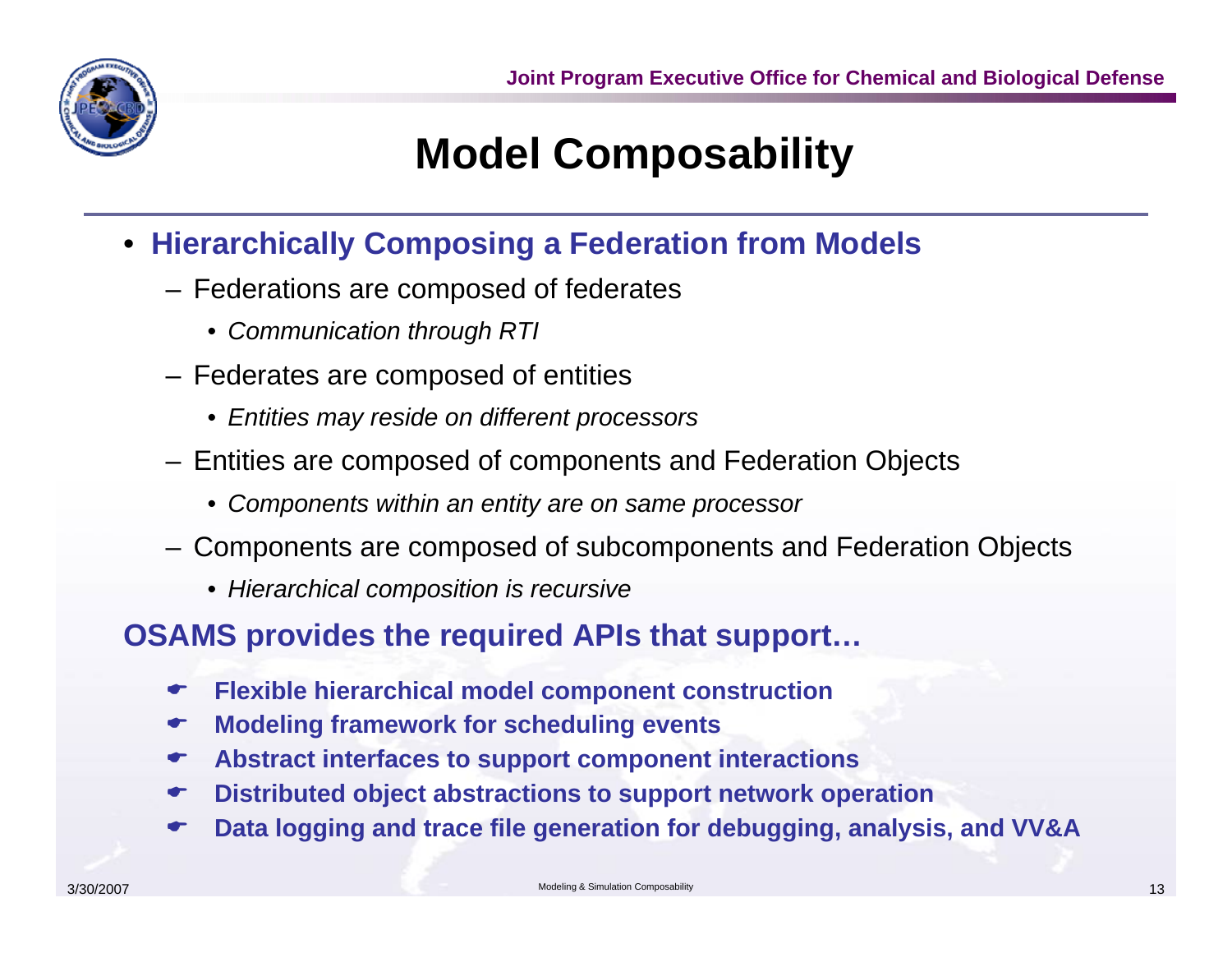

#### **Polymorphism Conceptualized**

- *Old school* **polymorphism was accomplished through class inheritance and virtual functions that are implemented by the derived classes. This approach is supported by all object oriented languages.**
	- **Inheritance required**
	- **Method names must match**
- **A more** *modern* **way to accomplish polymorphism is to define abstract interfaces that can be dynamically registered by class methods during run time. This is similar to the SOA methodology.**
	- **No inheritance required**
	- **Methods can be named anything**

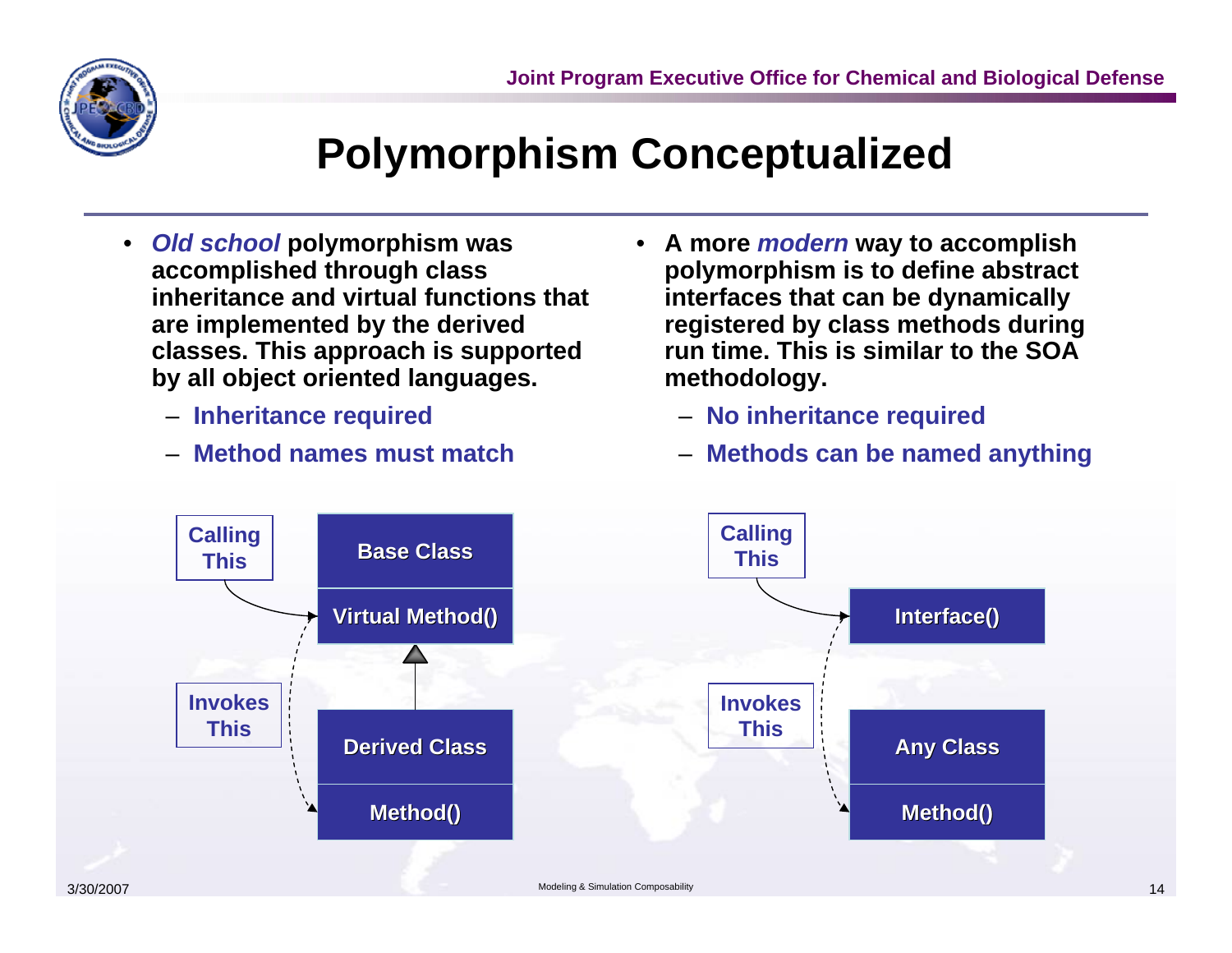

#### **Architecture Rules for Model Interoperability**

- **Must preserve the abstraction that an entity may reside on any node when running in parallel, or within any federate when executing in an HLA federation**
	- **Entity state exchanged with other entities must be provided exclusively through Federation Objects**
	- **Entities interact with other entities exclusively through HLA-style Interactions**
- **Key to automating interoperability with HLA… Entities behave like miniature federates!**
	- **Entities are special SimObjs that are distributed to different nodes or federates when executing in parallel and/or distributed environments**
	- **Distributed object capabilities support HLA-like functionality between entities**
	- **Operator overloading in C++ can automate distribution of attributes**
	- **Interest management automatically operates on attributes**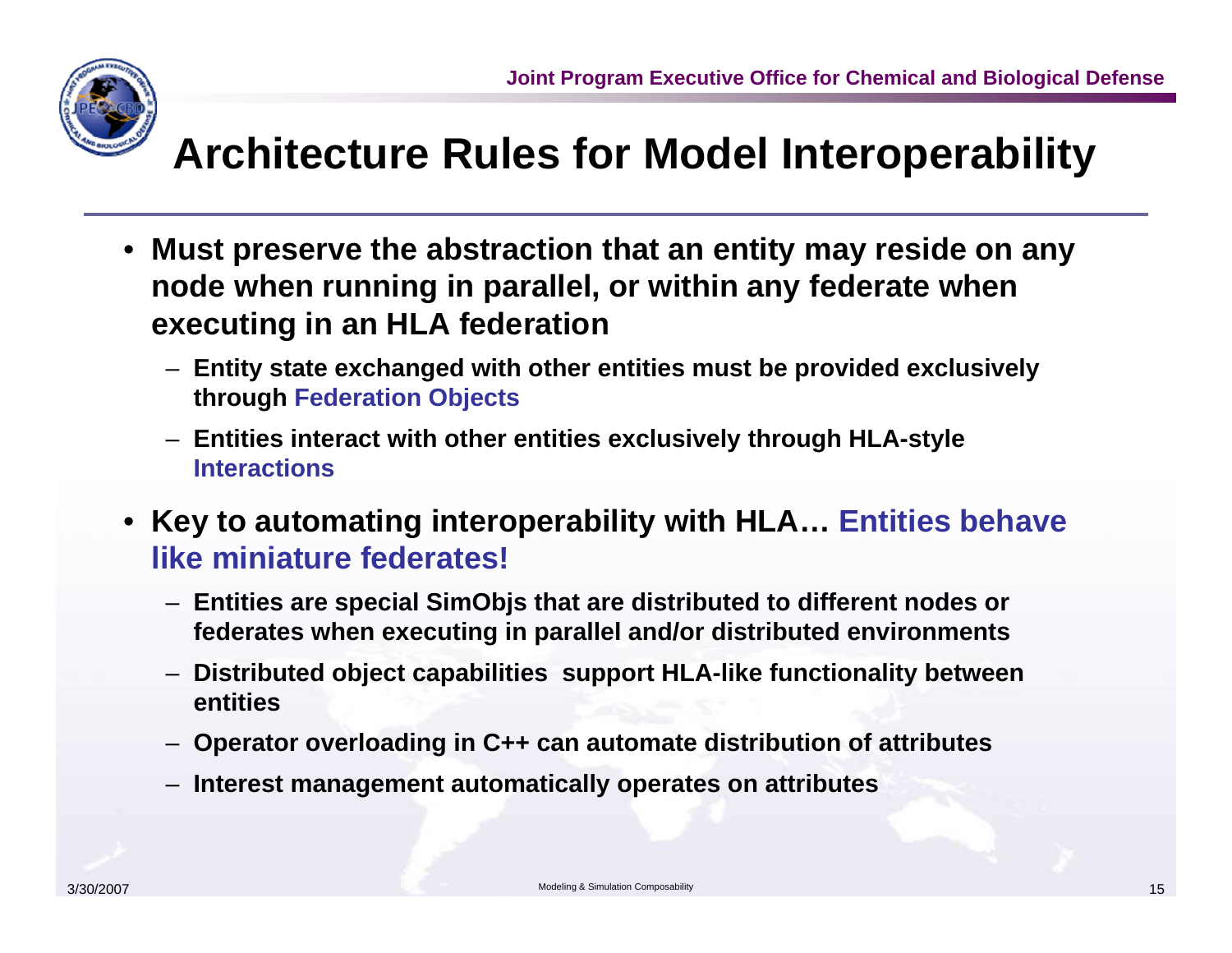

#### **Trace File Generation and Time Line Analysis Tools**

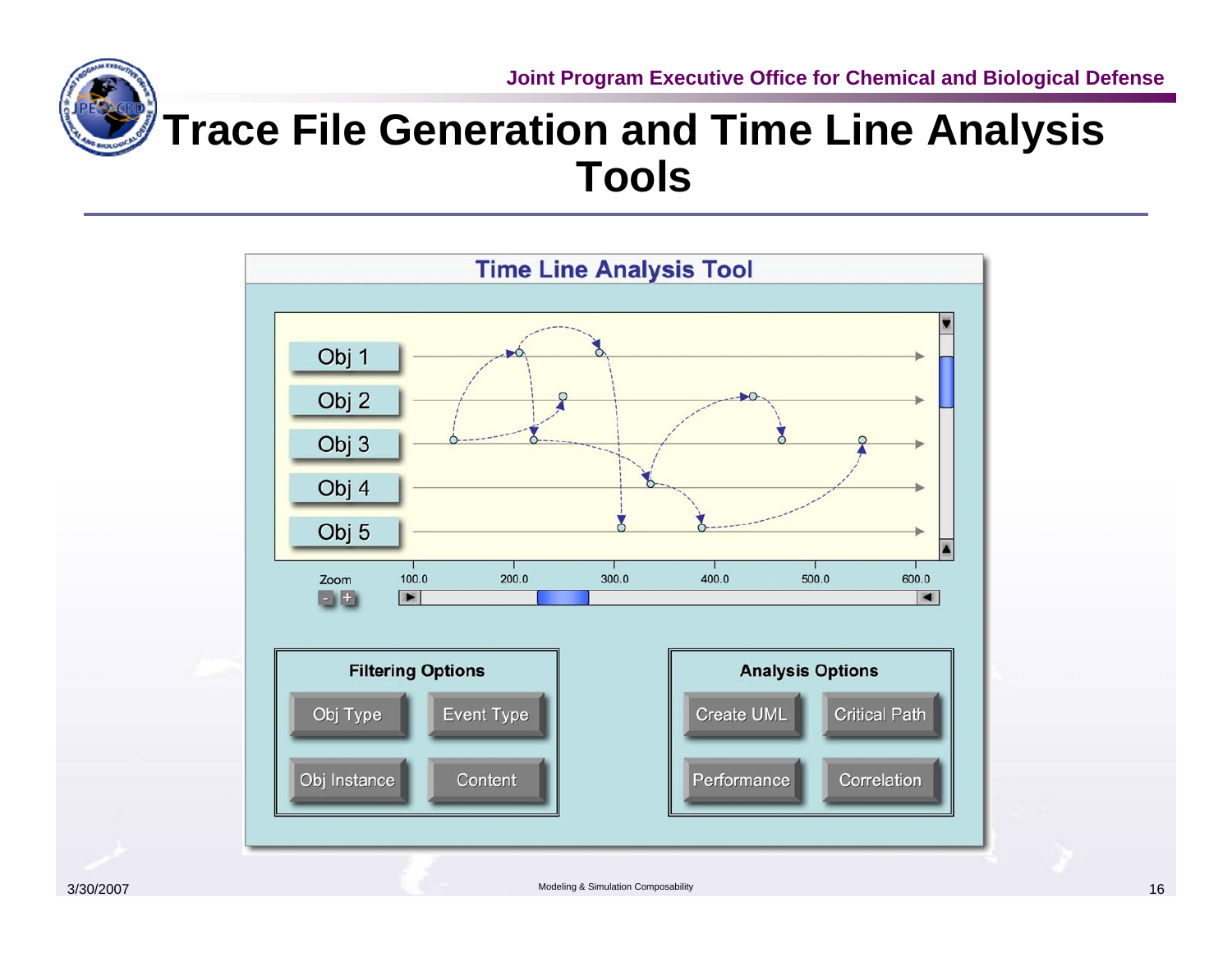

#### **Summary of Composability Architecture Rules and Properties**

• **Completely passive and encapsulated models with no relationships to other objects are automatically reusable**

– **However, these kinds of models are rarely developed or openly shared**

- **To promote interoperability and reuse, all other models…**
	- **Must support a flexible** *hierarchical composition structure* **with the ability to define, compose, and construct simulation objects at run time**
	- **Must be allowed to advance time through services that are provided by a**  *standardized modeling framework* **and compliant simulation engine**
	- **Must rely on** *abstract polymorphic interfaces* **to decouple interacting models**
	- **Must support** *distributed object capabilities* **to automate interoperability with legacy systems in a federated publish/subscribe environment and to support high performance computing**
	- **Must support** *data logging interfaces and trace file* **generation to support testing, debugging, analysis, and VV&A**

**An Open Standard Architecture for Modeling and Simulation (OSAMS) is required to promote model-based interoperability and reuse**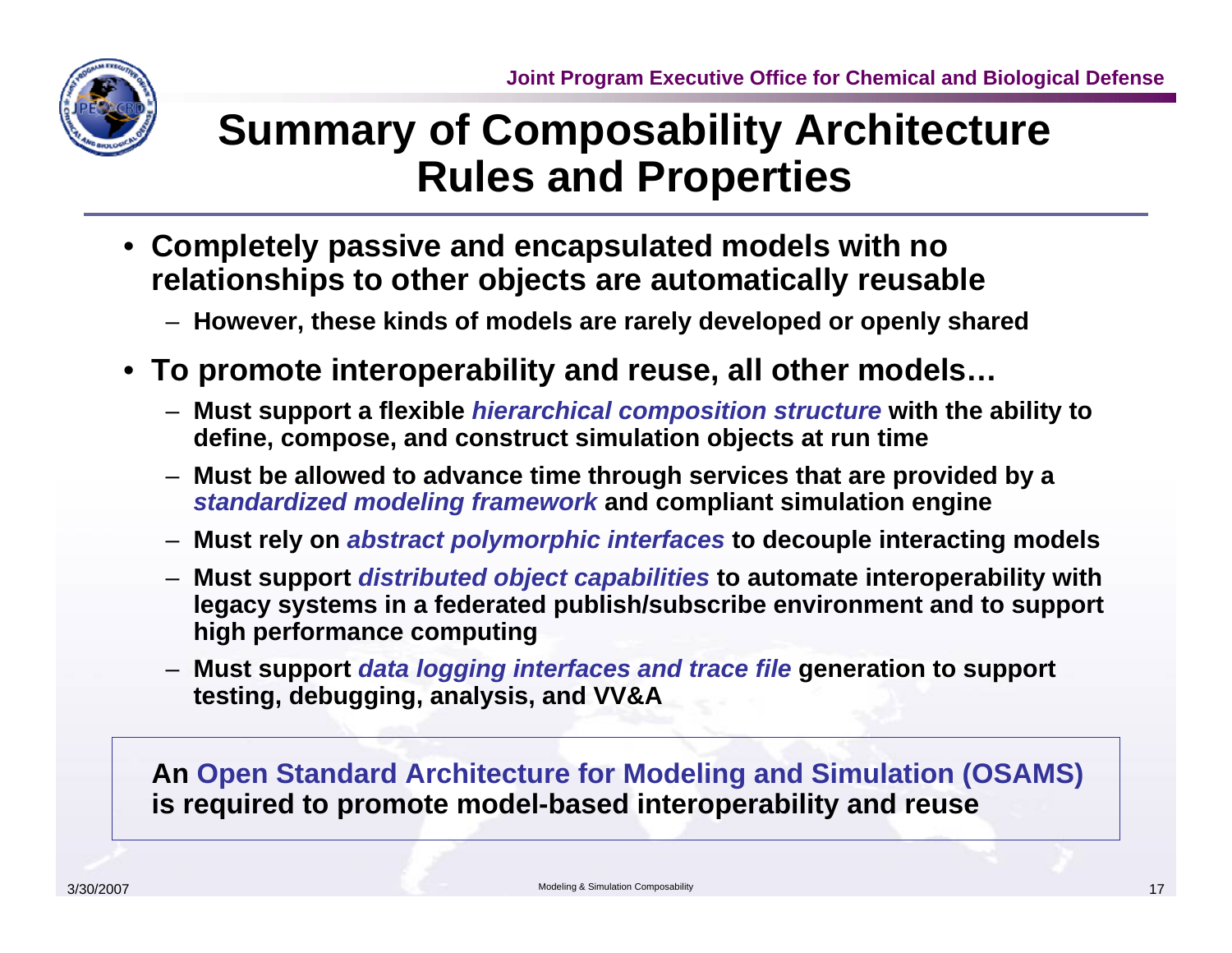

#### **How to Proceed with OSAMS**

- **Phase I - OSAMS specifies all interfaces invoked by models**
	- **Developers are required to implement the interfaces themselves within their own simulation engines (dependence on standalone utility libraries are ok)**
	- **Could support interface subsets as long as there exists at least one available simulation engine that supports all interfaces**
- **Phase II - OSAMS provides common middleware software infrastructure with the right programming hooks to allow any simulation engine to implement the mapping**
	- **Can significantly reduce costs of making a simulation engine OSAMS compliant**
	- **Requires development of the middleware capability**
	- **Potential technical issues involving the mapping**
- **Phase III - OSAMS encourages the development of freely available open source compliant simulation engines**
	- **Consolidates development costs, but has potential problems involving software rights, CM, industry buy-in, life cycle support, etc.**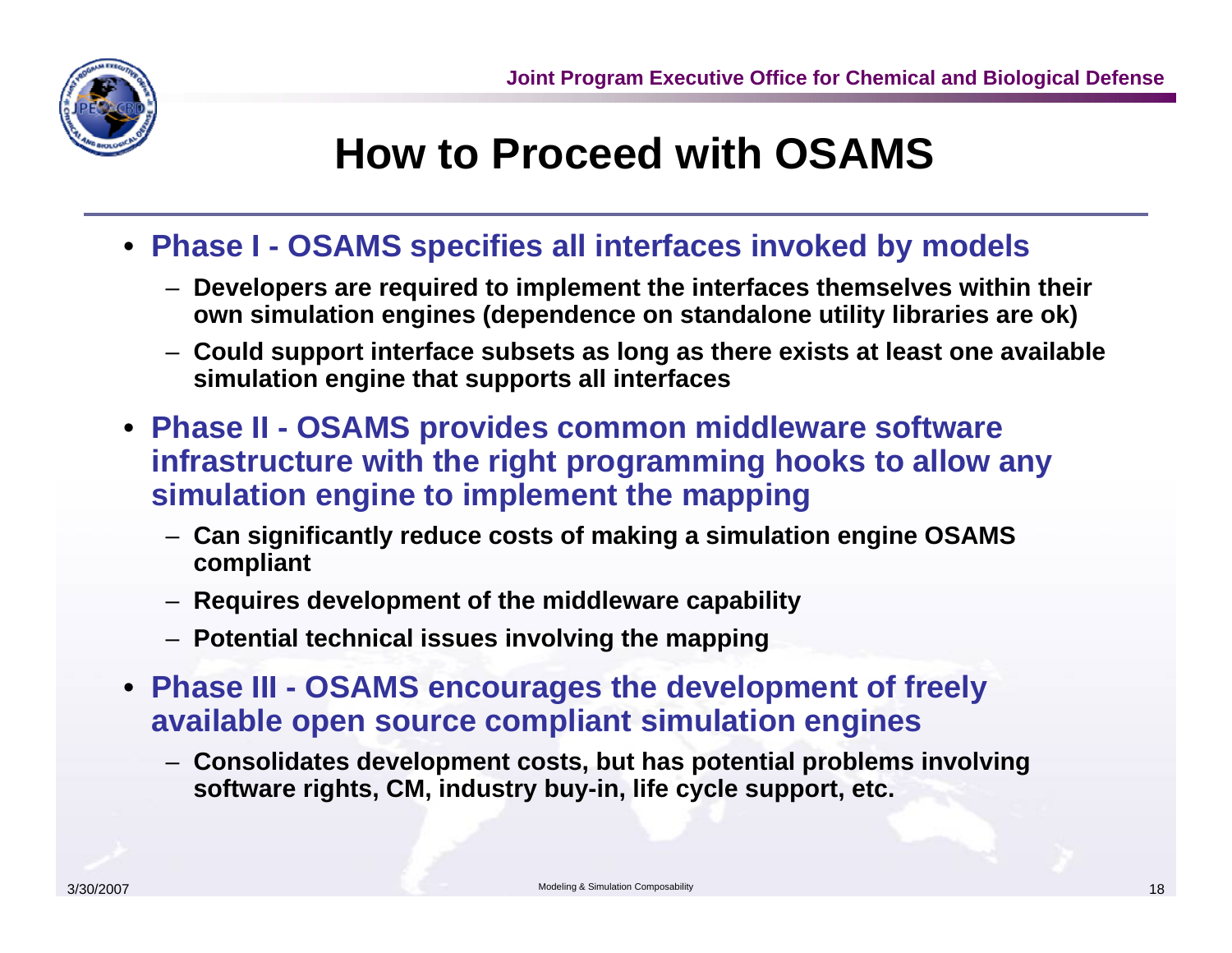

#### **Summary & Conclusions**

• **Open Standard Architecture for Modeling & Simulation (OSAMS) is needed to lower the cost of M&S for CBD Overarching Models**

 $\checkmark$  Strategy is not to just do things better... we must do things differently

#### *In particular, reuse must begin at the model level*

- **This will lower costs of model development, VV&A, scenario generation, operation of simulation, post processing**
- **Better performance without compromising fidelity can be achieved by composing tightly interacting models together into a single executing process**
- **Next-generation capabilities can be achieved without throwing away investments in legacy simulations or M&S technology efforts**